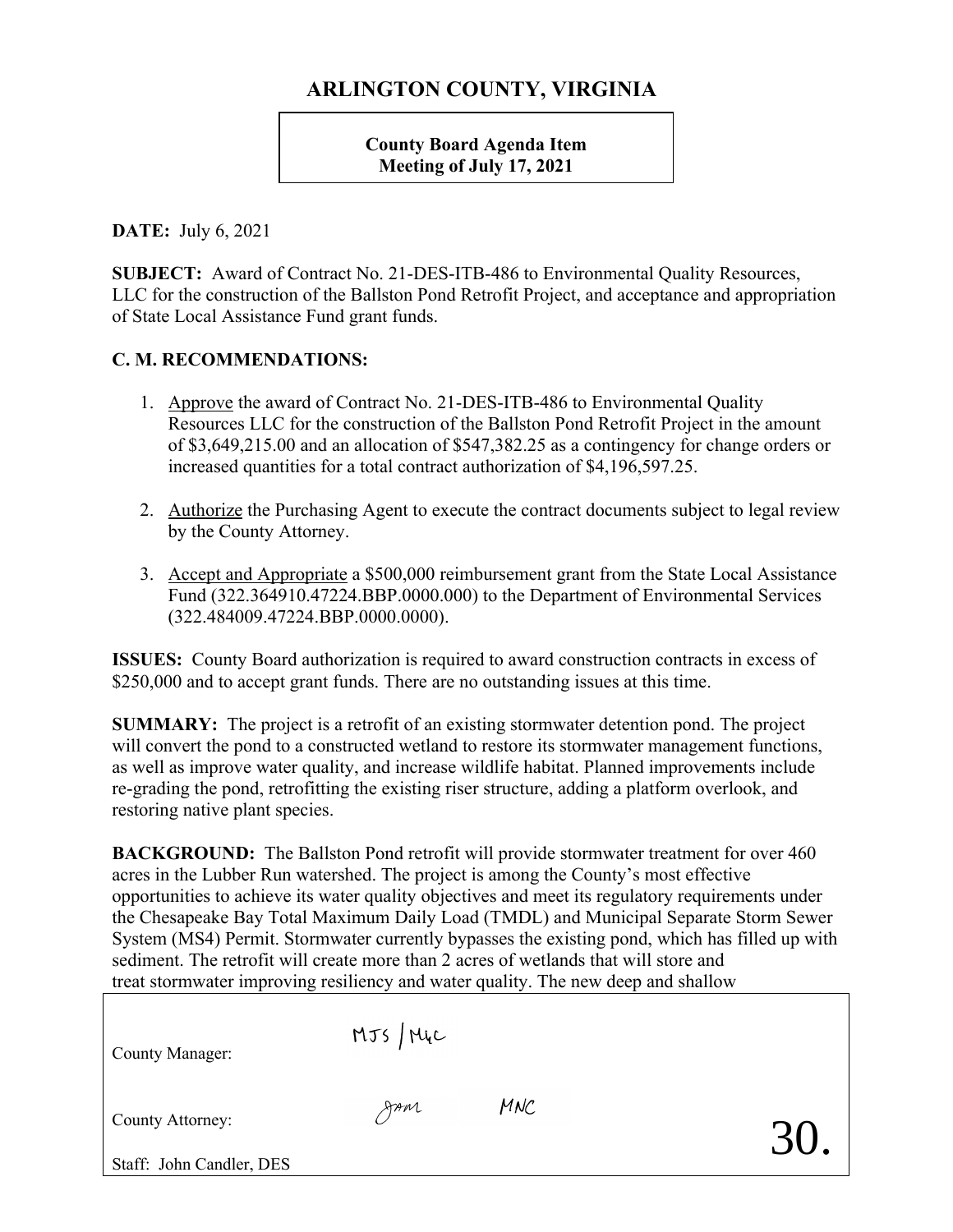water zones and wetland and upland native plantings will provide wildlife habitat. Park improvements include a new observation platform with educational signage and seating, trail reconstruction, entrance signs, and bike racks. The project supports recreation and interaction with the natural environment contributing towards the County's Biophilic Cities objectives, recreation, and fosters a sense of place for the Ballston area. The Department of Parks & Recreation (DPR) and Department of Environmental Services (DES) have partnered on this project, which integrates objectives of both agencies. A DPR initiative to re-name the park will further renew this Ballston natural space.

In 2013, the County applied for and received a grant award in the amount of \$500,000 from the State Local Assistance Fund (SLAF) administered by Virginia DEQ for construction. The SLAF monies continue to be available for this project pending acceptance by the County Board, and DEQ receipt of the executed construction contract.

**DISCUSSION:** The Office of the Purchasing Agent received eight bids on April 20, 2021, in response to Invitation to Bid No. 21-DES-ITB-486:

| <b>Bidders</b>                       | <b>Bid Amount</b> |
|--------------------------------------|-------------------|
| Avon Corporation                     | \$2,603,500.00    |
| Veterans Kitchen Maintenance Inc.    | \$3,410,000.00    |
| Environmental Quality Resources LLC. | \$3,649,215.00    |
| Triangle Construction LLC            | \$3,827,850.00    |
| <b>HGS LLC</b>                       | \$4,152,675.00    |
| Sagres Construction                  | \$4,876,000.00    |
| Old Line Construction Inc.           | \$5,132,319.00    |
| W. M. Schlosser Company Inc.         | \$8,588,000.00    |

The low bidder, Avon Corporation, was not found to be a responsible bidder and their bid was found to be non-responsive. The next lowest bidder, Veterans Kitchen Maintenance Inc., was deemed non-responsive in their bid package. The third lowest bidder, Environmental Quality Resources, LLC is the lowest responsive and responsible bidder. The bid amount is lower than the Engineer's Estimate of construction costs.

A contingency amount of \$547,382.25 (15%) is recommended for any necessary change orders and increased quantities.

## **PUBLIC ENGAGEMENT:**

*Level of Engagement:* The project falls under the "Involve" level of engagement, because construction will impact Arlington businesses and commuters and the project fundamentally changes an existing resource and amenities.

*Outreach Methods:* This project design resulted from two years of intense engagement (2011- 2012) with the Ballston Pond Restoration Advisory Group. This group represented nearby civic associations, relevant commissions, and business and environmental organizations. Based on initial public input, three concept designs were developed and the preferred concept was selected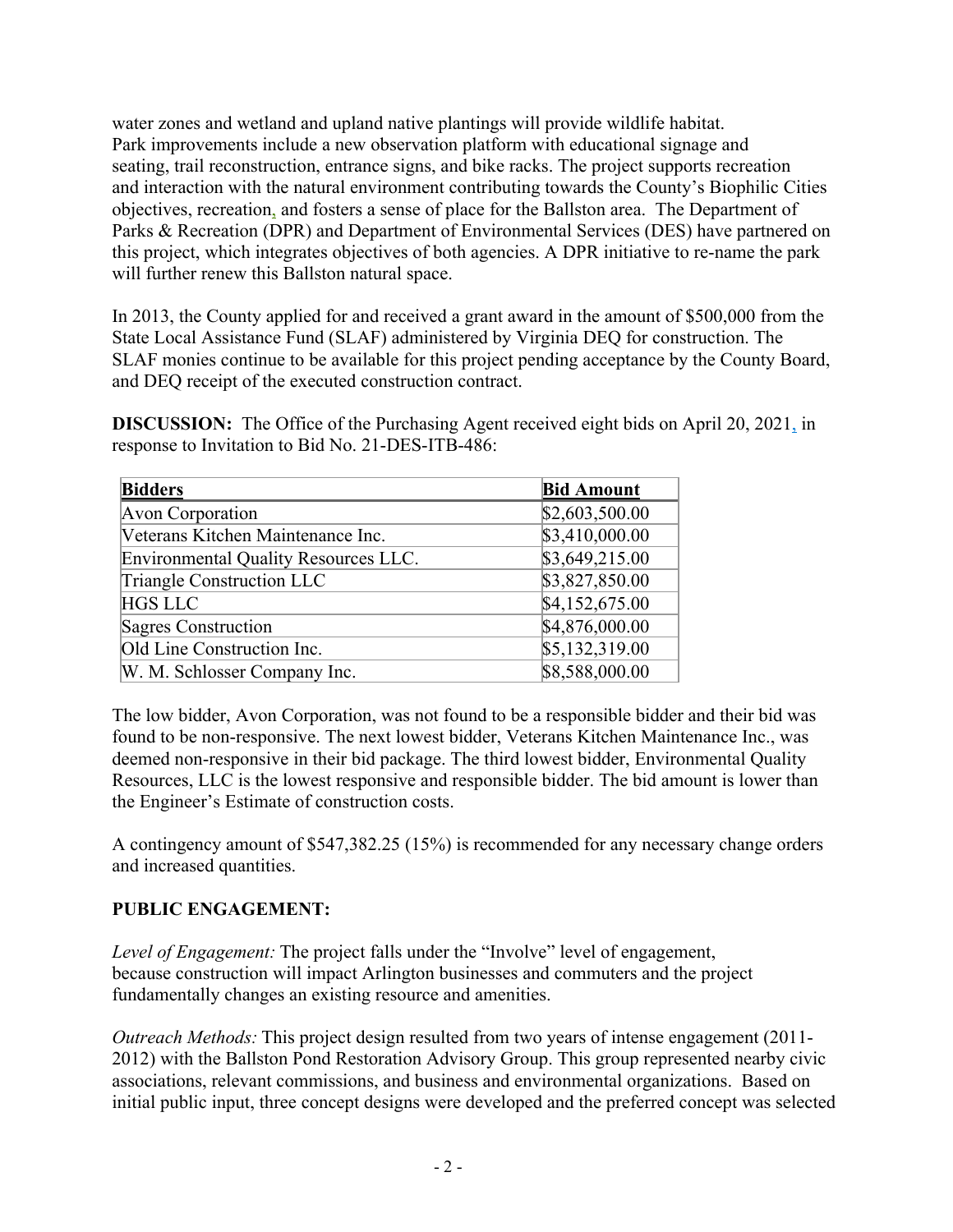for the final design. In 2013 the project had to be put on hold to obtain necessary easements. After minor re-design to bring the project to current standards, and re-permitting, staff re-engaged with the public at a January 30, 2019 meeting. COVID-19 and related budget concerns further delayed project construction until FY22. Staff have continued to engage with local building property management companies, the Ballston BID and local civic associations as well as related commissions to keep them up to date about the project.

*Community Feedback:* The community continues to be very supportive of the project and it is highly anticipated by Ballston area residents and businesses.

**FISCAL IMPACT:** This project was included in the adopted Fiscal Year 2021 Capital Improvement Plan (CIP) in the Water Quality Section of the Stormwater Program. The DPR improvement portion of the project is funded through a [2014 Site Plan](http://arlington.granicus.com/MetaViewer.php?view_id=2&event_id=648&meta_id=117169) (SP#64-Condition 63). Project Stormwater Local Assistance Fund (SLAF) grant funds will be accepted from Department of Environmental Quality (DEQ) upon contract approval.

| <b>Total Current Estimated Project Costs</b>              |                |
|-----------------------------------------------------------|----------------|
|                                                           |                |
| <b>CIP Ballston Pond Stormwater Project Cost Estimate</b> | \$4,530,000.00 |
| <b>DPR Project Cost Estimate</b>                          | \$1,096,353.00 |
| <b>Total Project Cost Estimate</b>                        | \$5,626,353.00 |
| Current Total Project Cost Estimate                       | \$4,196,597.00 |
|                                                           |                |
| Variance (Amount)                                         | \$1,429,755.00 |
| Variance (Percentage)                                     | 25.4%          |

The total contract authorization of \$4,196,597.25 will be funded by the following sources:

| <b>FY 2021 Capital Improvement Plan (CIP) - Stormwater</b>                             |                                                           |  |  |
|----------------------------------------------------------------------------------------|-----------------------------------------------------------|--|--|
| <b>Amount</b>                                                                          | Account Number                                            |  |  |
| \$2,600,244.75                                                                         | 322.484009.47224.BBP.0000.0000 (Stormwater Bond Funds)    |  |  |
| \$500,000                                                                              | 322.364910.47224.BBP.0000.0000.                           |  |  |
| \$3,100,244.75                                                                         | Subtotal –Stormwater improvements                         |  |  |
|                                                                                        |                                                           |  |  |
| 2014 Marymount Site Plan #64 (Condition 63) – Contribution of \$1,150,000 for Ballston |                                                           |  |  |
| <b>Pond Improvement Project</b>                                                        |                                                           |  |  |
| <b>Amount</b>                                                                          | Account Number                                            |  |  |
| \$953,350.00                                                                           | 313.480001.80001.BPIP.0000.0000 (DPR Project)             |  |  |
| \$143,003.00                                                                           | 313.480001.80001.BPIP.0000.0000 (DPR Project Contingency) |  |  |
| \$1,096,353.00                                                                         | Subtotal – DPR improvements                               |  |  |

## **\$4,196,597. 00 TOTAL FUNDING**